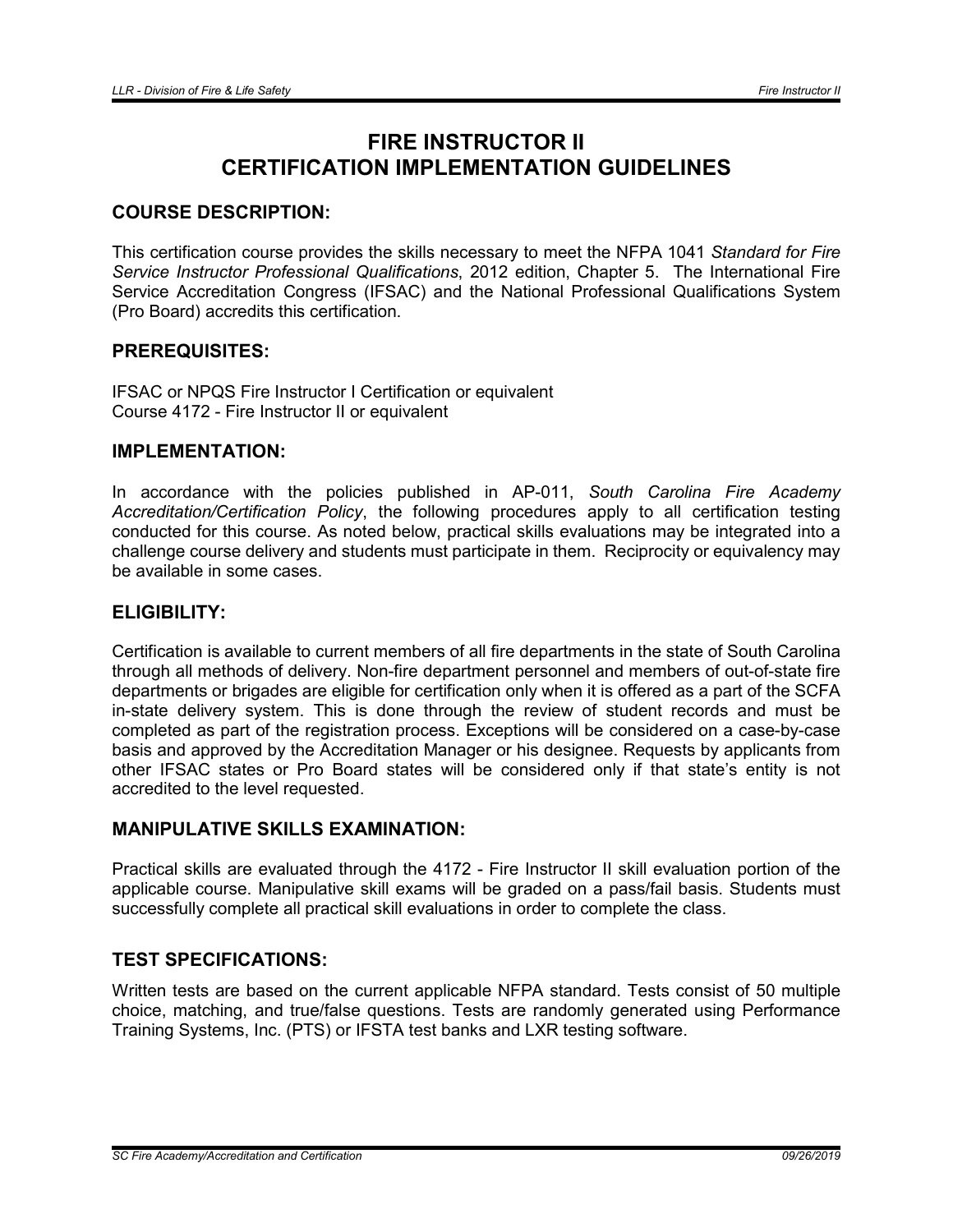#### WRITTEN EXAMINATION:

Cognitive certification exams for this level are offered as a challenge and as the end of course exam for the 4172 - Fire Instructor II course. Students must meet eligibility requirements.

Tests are offered at various locations and dates throughout the state. Cognitive testing will also be available following the completion of the skill testing with the Challenge Process.

Cognitive or knowledge examinations shall be graded with a minimum score of 70% required for successful completion.

Test proctor selection will be limited to either full-time faculty or Instructors having test proctor or lead evaluator status. Except as allowed by policy the test proctor cannot have taught in the course being evaluated.

Cognitive or knowledge exams will be conducted in accordance with specific testing procedures.

#### Study Reference List

The following is a list of text that may be referenced in preparation for testing:

NFPA 1041, *Standard for Fire Service Instructor Professional Qualifications*, *2012 Edition* IFSTA, *Fire and Emergency Services Instructor, 8th Edition*

# ORAL EXAMINATIONS:

Participants shall make the request for oral examination prior to date of the exam to the course coordinator or regional office. Oral testing shall be administered in accordance with prescribed policy.

# RECORD KEEPING AND DOCUMENTATION:

The lead evaluator or exam proctor will be responsible for returning the completed course paperwork and/or test package to their regional office or course coordinator within (5) working days after the exam date.

### APPEALS:

A participant may exercise his/her appeal rights under the following conditions:

- Non-compliance to written testing procedures and policies.
- Validity of test questions or answers.
- Discrimination.

Participants must make appeal request in writing to the Accreditation Manager within 30 calendar days of the date of the alleged occurrence.

The South Carolina Fire Academy shall follow all appeal policies as published in AP-011, the *South Carolina Fire Academy Accreditation/Certification Policy*.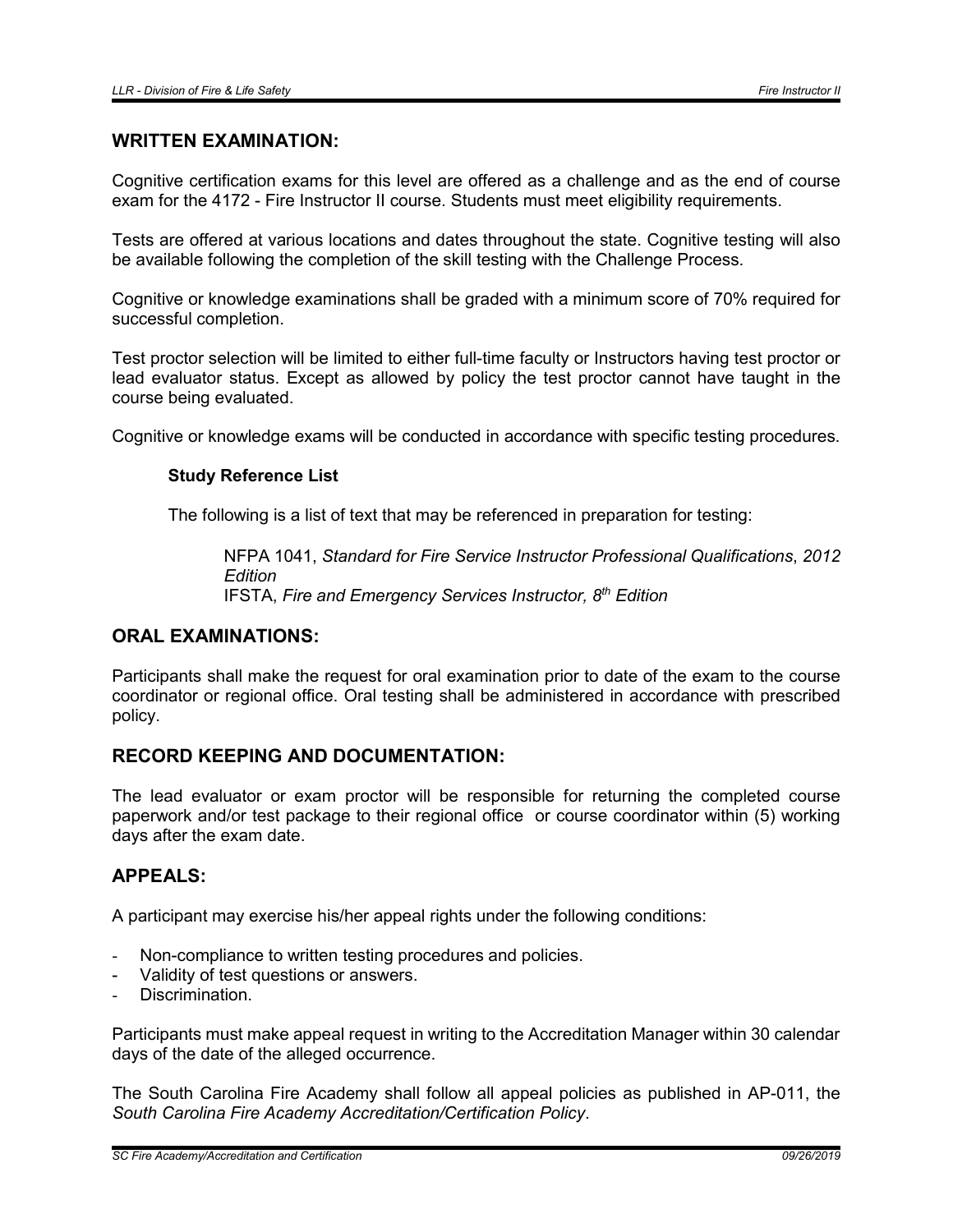### RETESTING:

This policy pertains to all cognitive and manipulative examinations administered by the South Carolina Fire Academy including Fire Service Professional Qualification accredited level examinations, with the exception of the SCFA 1211 Class "E" Driver Examination, which will be governed by the South Carolina Department of Motor Vehicles Classified E & F License Third Party Tester's Safety Officer Manual for the South Carolina Fire Academy.

Individuals failing to obtain the required minimum score will be allowed two retest opportunities for each type of cognitive exam. For cognitive exams an immediate retest opportunity will be given, no sooner than one day after the original test failure, at the next available testing date, and no later than 120 days after the original test failure.

Students failing to obtain the required minimum score on the immediate retest opportunity shall be allowed a second retest opportunity a minimum of 30 days after the immediate retest opportunity. This will allow remediation and additional study. The first retest must be at least one day from the original test failure but no more than 120 days after the original test failure and the second retest, if needed, must be given 30 days from the immediate retest, but no later than 120 days after the original test failure.

Students failing to obtain the required minimum score on the second retest opportunity will be allowed to appeal to the Accreditation Manager if the student feels the testing environment was not adequate or some type of external problem contributed to a failure on the retest. The decision of the Accreditation Manager is final on the appeal. If a third retest opportunity is granted through an appeal it can be taken no sooner than one day after the appeal approval, at the next available testing date, and no later than 120 days after the original test failure.

The entire retesting time period, to include the appeal process, shall take no longer than 120 days. Failure of the cognitive testing process will require the course of instruction to be repeated. Any retest must be completed at a time convenient with the course schedule, but the number of retests will be the same.

Should an individual fail to earn a passing grade on a manipulative skill on the first attempt, he/she is eligible for an immediate second attempt on that skill. In accordance with Section 6.3.2 a third attempt can be approved by the Lead Evaluator if 50% or greater of the skill steps were completed in a satisfactory manner on the first and second attempts. Note: Any failed attempt caused by a failure of a Critical Skill Step will automatically eliminate the third attempt consideration. This must be done with no coaching from the evaluator. The students can be told what steps they failed and only that.

A student that fails their first testing opportunity (up to three attempts) is eligible for an immediate retesting opportunity (consisting of up to three attempts) in accordance with the procedure outlined above, during the next available testing date. Under circumstances requiring a different skill selection (i.e. limited resources) the Accreditation Manager or designee may select an alternative skill of equal level and difficulty.

A student who fails their immediate retesting opportunity (up to three attempts) is eligible for a second retesting opportunity (consisting of up to three attempts) in accordance with the procedure outlined above a minimum of 30 days after the immediate retest opportunity, but no later than